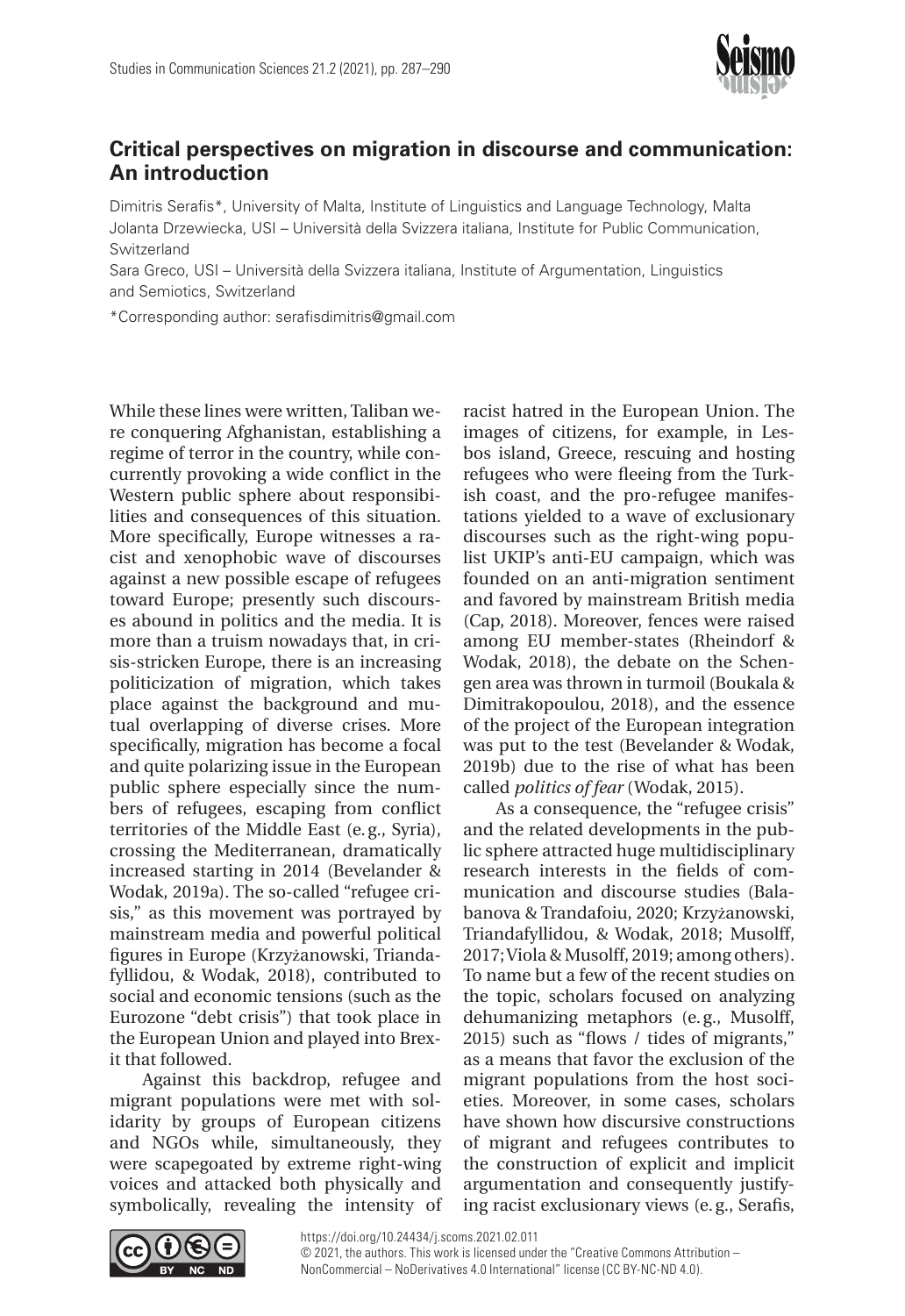Greco, Pollaroli, & Jermini-Martinez Soria, 2020a, 2020b; Serafis, Raimondo, Assimakopoulos, Greco, & Rocci, 2021).

This Thematic Section aims to deepen the relevant scholarly discussion about the issues highlighted before by bringing to the fore critical cutting-edge research from discourse and communication studies on migration in different European contexts where the so-called "refugee crisis" played out. In particular, the papers included in this Thematic Section represent different scholarly perspectives from a multidisciplinary mosaic of approaches, with a particular focus on Spain, Italy, Greece, and Germany. In many ways, the papers expand previous research by focusing, for example, on migration in relation to the ongoing COVID-19 public health crisis, or on the (re-)emergence and the ultimate naturalization of extreme right-wing populist forces and voices in different EU settings, as well as the time frame to understand how migration is represented in discourses after the 2015 peak period.

Focusing on Spain, in her paper, "Refugees, coronavirus and the politics of representation in the Spanish press," Alicia Ferrández-Ferrer cross-examines the migration issue in relation to the COVID-19 pandemic outbreak. The author focuses on the Spanish mainstream press. More specifically, she analyzes news articles published by the Spanish newspapers *El País* and *El Mundo*, showing that representations of migrants have changed owing to the COVID-19 pandemic. In particular, the author shows that there are shifts toward a representation of migrants and refugees as victims or as a threat, but also a portrayal of migrants as necessary and as active agents in the context of a global emergency.

Examining political discourse in the Italian context, in his paper "Emergenza sanitaria, emergenza immigrazione. Il discorso anti-immigrazione di Matteo Salvini," Dario Lucchesi analyzes rightwing populist discourse of Matteo Salvini on social media, with a particular focus on migration (March 2020–March 2021). The author synthesizes quantitative analysis and critical discourse analysis to study Salvini's posts and user comments.

He identifies the linguistic strategies that contribute to the construction of a sense of emergency and reinforce the process of "securitization" of national borders and the re-legitimation of national identities. The author shows that Salvini systematically organized the migratory narrative on negative campaigning, blaming political opponents, and recontextualized the moralization of borders.

Turning to the Greek context, in the paper "Far-right discourse as legitimacy? Analysing political rhetoric on the 'migration issue' in Greece," Salomi Boukala follows a discourse-historical approach (DHA) to critical discourse studies (CDS) to show the normalization of far-right political rhetoric on the migration issue. She does so by analyzing statements from mainstream political representatives, namely the current Greek prime minister, Kyriakos Mitsotakis, and political figures from the ruling political party *New Democracy*. In particular, the author uses an argumentative-based DHA approach, considering the argumentative schemes of Aristotelian *topoi* and the study of fallacies to investigate how the leadership of the Greek government justified its political agenda on security, law, and order, thus underpinning a far-right rhetoric.

Within the same national context, in their paper "From the illegal migrant-criminal to the illegal migrant-invader: Critical analysis of the semantic change of the Greek term λαθρομετανάστης 'illegal migrant'," Nikos Stamatinis, Argiris Archakis and Villy Tsakona provide evidence from the analysis of the Hellenic Parliament Proceedings where the term λαθρομετανάστης "illegal migrant" is used. Following a critical discourse-analytical perspective and employing the principle of the interplay between macro-level dominant discourses vs. micro-level discursive choices and strategies, the authors trace the semantic trajectory of such a term, showing how this was re-contextualized in relation to the hegemonic national-racist discourse of the 1990s, in which migrants were perceived as criminals. Moreover, they examine how the re-emergence of the older racist use of the term in question as a reaction against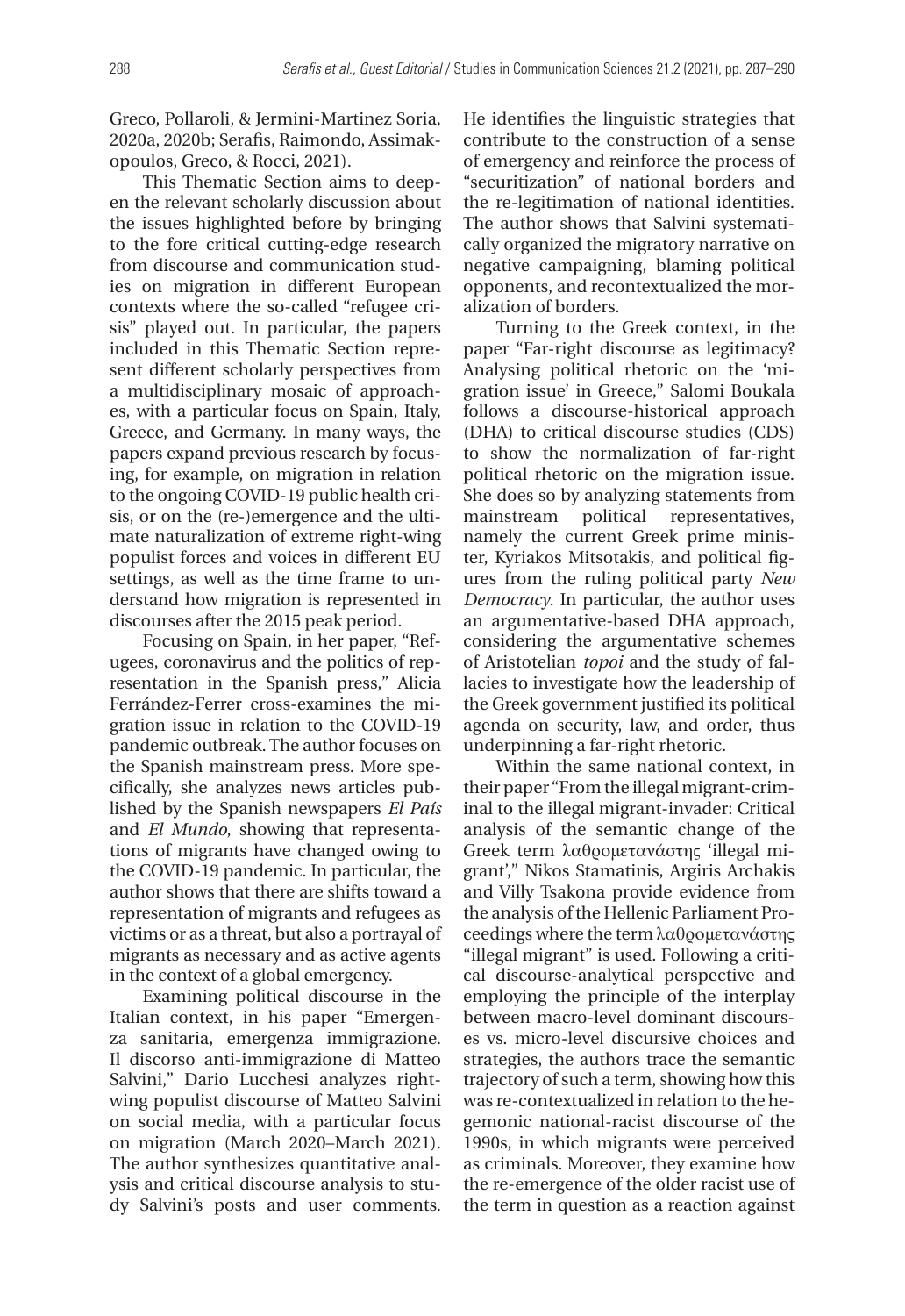the guidelines of political correctness is anew connected with national-xenophobic discourse, that tends to frame migrants as invaders and a national threat.

Finally, in their paper "The 'refugee crisis' as an opportunity structure for right-wing populist social movements: The case of PEGIDA," Marco Bitschnau, Dennis Lichtenstein and Birte Fähnrich focus on the strategic communication of the rightwing PEGIDA movement in Germany. In particular, they unveil the frames and master frames of the PEGIDA movement and the role of the 2015 "refugee crisis" in shaping them. They employ a qualitative content analysis of speeches held at PEGI-DA rallies between 2014 and 2016. Their paper shows that PEGIDA employed the alleged "Islamization of Europe" as the only master frame prior to the refugee crisis. They also demonstrate the emergence of a new master frame, the "Perils of Asylum." This master frame arises during and due to the "refugee crisis" and incorporates elements of the previous Islamization master frame. The crisis is an opportunity structure through which PEGIDA's message can be modified and updated – but this requires that the old and the new master frame can be aligned with each other. Through that prism, the authors enable us to get to a better understanding of the "crisis" as an opportunity structure for right-wing populist social movements to deepen their roots in German society and broaden their audience.

The different papers in this Thematic Section offer, thus, perspectives on micro and macro discursive and communication strategies regarding events related to international migration and their political interpretation in communication. We hope the readers of SComS will enjoy reading context and country specific analyses informed by different approaches offered by this collection of papers.

## **References**

Balabanova, E., & Trandafoiu, R. (2020). Media, migration and human rights: Discourse and resistance in the context of the erosion of liberal norms. *Journal of Language and Politics, 19*(3), 379–390. [https://doi.](https://doi.org/10.1075/jlp.20007.bal) [org/10.1075/jlp.20007.bal](https://doi.org/10.1075/jlp.20007.bal)

- Bevelander, P., & Wodak, R. (2019a). Europe at the crossroads: An introduction. In P. Bevelander & R. Wodak (Eds.), *Europe at the crossroads: Confronting populist, nationalist and global challenges* (pp. 7–22). Lund, Sweden: Nordic Academic Press.
- Bevelander, P., & Wodak, R. (Eds.). (2019b). *Europe at the crossroads: Confronting populist, nationalist and global challenges.* Lund, Sweden: Nordic Academic Press.
- Boukala, S., & Dimitrakopoulou, D. (2018). Absurdity and the "blame game" within the Schengen area: Analyzing Greek (social) media discourses on the refugee crisis. *Journal of Immigrant & Refugee Studies, 16*(1–2), 179–197. [https://doi.org/10.1080/](https://doi.org/10.1080/15562948.2017.1303560) [15562948.2017.1303560](https://doi.org/10.1080/15562948.2017.1303560)
- Cap, P. (2018). "Britain is full to bursting point!": Immigration themes in the Brexit discourse of the UK Independence Party. In V. Koller, S. Kopf, & M. Miglbauer (Eds.), *Discourses of Brexit* (pp. 69–85). London, UK: Routledge.
- Krzyżanowski, M., Triandafyllidou, A., & Wodak, R. (2018). Mediatization and politicization of the "refugee crisis" in Europe. *Journal of Immigrant & Refugee Studies, 16*(1–2), 1–14. [https://doi.org/10.1080/15562948.2](https://doi.org/10.1080/15562948.2017.1353189) [017.1353189](https://doi.org/10.1080/15562948.2017.1353189)
- Musolff, A. (2015). Dehumanizing metaphors in UK immigrant debates in press and online media. *Journal of Language Aggression and Conflict, 3*(1), 41–56. [https://doi.](https://doi.org/10.1075/jlac.3.1.02mus) [org/10.1075/jlac.3.1.02mus](https://doi.org/10.1075/jlac.3.1.02mus)
- Musolff, A. (2017). Language aggression in public debates on immigration. *Journal of Language Aggression and Conflict, 5*(2), 175–177. [https://doi.org/10.1075/](https://doi.org/10.1075/jlac.5.2.01mus) [jlac.5.2.01mus](https://doi.org/10.1075/jlac.5.2.01mus)
- Rheindorf, M., & Wodak, R. (2018). Borders, fences, and limits – Protecting Austria from refugees: Metadiscursive negotiation of meaning in the current refugee crisis. *Journal of Immigrant & Refugee Studies, 16*(1–2), 15–38. [https://doi.org/10.1080/15](https://doi.org/10.1080/15562948.2017.1302032) [562948.2017.1302032](https://doi.org/10.1080/15562948.2017.1302032)
- Serafis, D., Greco, S., Pollaroli, C., & Jermini--Martinez Soria, C. (2020a). Towards an integrated argumentative approach to multimodal critical discourse analysis: